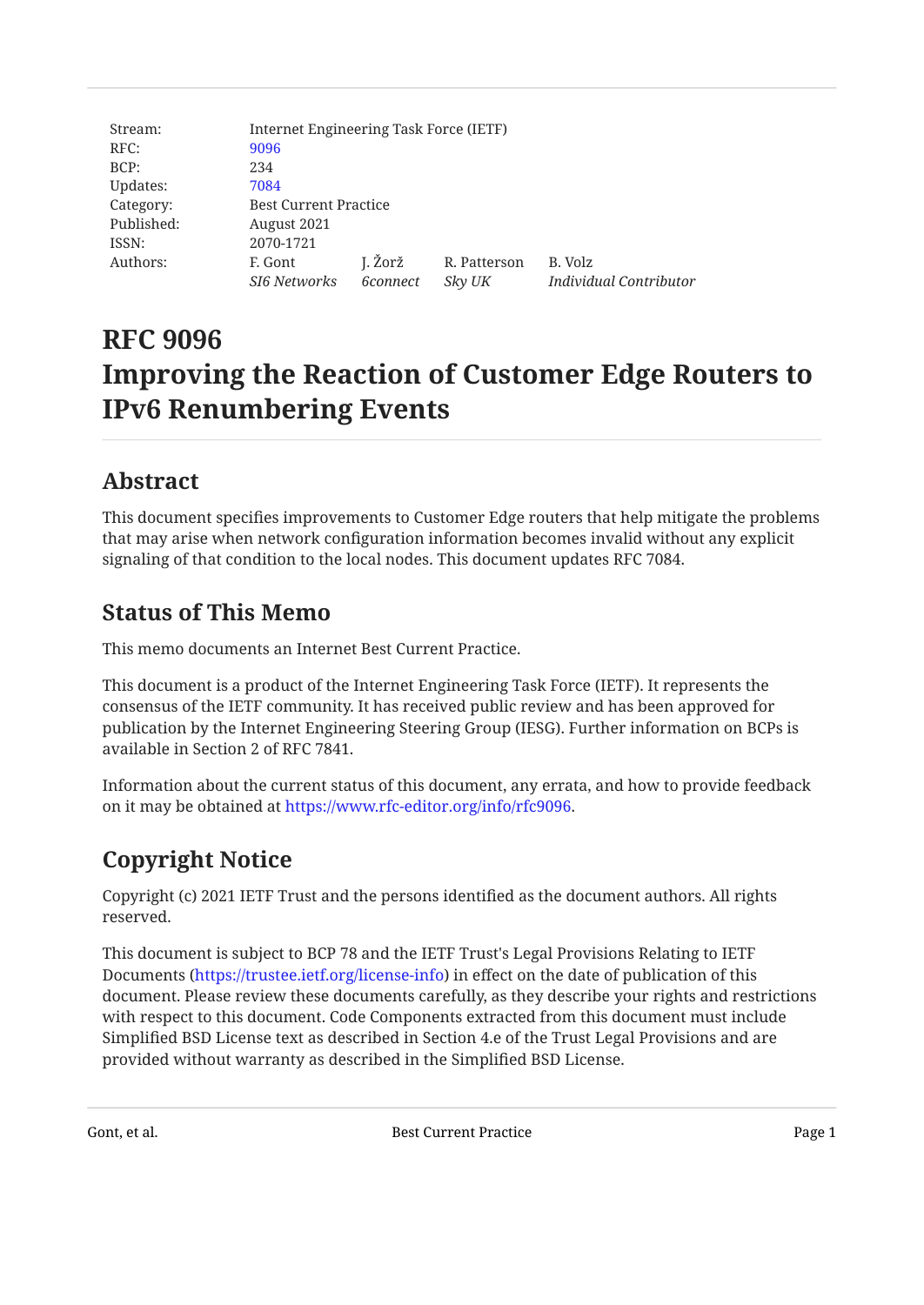## <span id="page-1-0"></span>**[Table of Contents](#page-1-0)**

- [1.](#page-1-1) [Introduction](#page-1-1)
- [2.](#page-2-0) [Requirements Language](#page-2-0)
- [3.](#page-2-1) [Improved Customer Edge Router Behavior](#page-2-1)
	- [3.1.](#page-3-0) [Automatic DHCPv6 RELEASEs](#page-3-0)
	- [3.2.](#page-3-1) [Stability of IAIDs](#page-3-1)
	- [3.3.](#page-3-2) [Interface between the WAN Side and LAN Side](#page-3-2)
	- [3.4.](#page-4-0) [LAN-Side Option Lifetimes](#page-4-0)
	- [3.5.](#page-5-0) Signaling Stale Confi[guration Information](#page-5-0)
- [4.](#page-7-0) [Recommended Option Lifetimes Con](#page-7-0)figuration Values
- [5.](#page-7-1) [IANA Considerations](#page-7-1)
- [6.](#page-7-2) [Security Considerations](#page-7-2)
- [7.](#page-8-0) [References](#page-8-0)
	- [7.1.](#page-8-1) [Normative References](#page-8-1)
	- [7.2.](#page-8-2) [Informative References](#page-8-2)

[Acknowledgments](#page-9-0)

[Authors' Addresses](#page-9-1)

## <span id="page-1-1"></span>**[1. Introduction](#page-1-1)**

In scenarios where network configuration information becomes invalid without any explicit signaling of that condition (such as when a Customer Edge (CE) router crashes and reboots without knowledge of the previously employed configuration information), hosts on the local network will continue using stale information for an unacceptably long period of time, thus resulting in connectivity problems. This problem is documented in detail in [[RFC8978\]](#page-9-2).

This document specifies improvements to CE routers that help mitigate the aforementioned problem for residential and small office scenarios. It specifies recommendations for the default behavior of CE routers but does not preclude the availability of configuration knobs that might allow an operator or user to manually configure the CE router to deviate from these recommendations. This document updates RFC 7084.

Gont, et al. **Best Current Practice** Page 2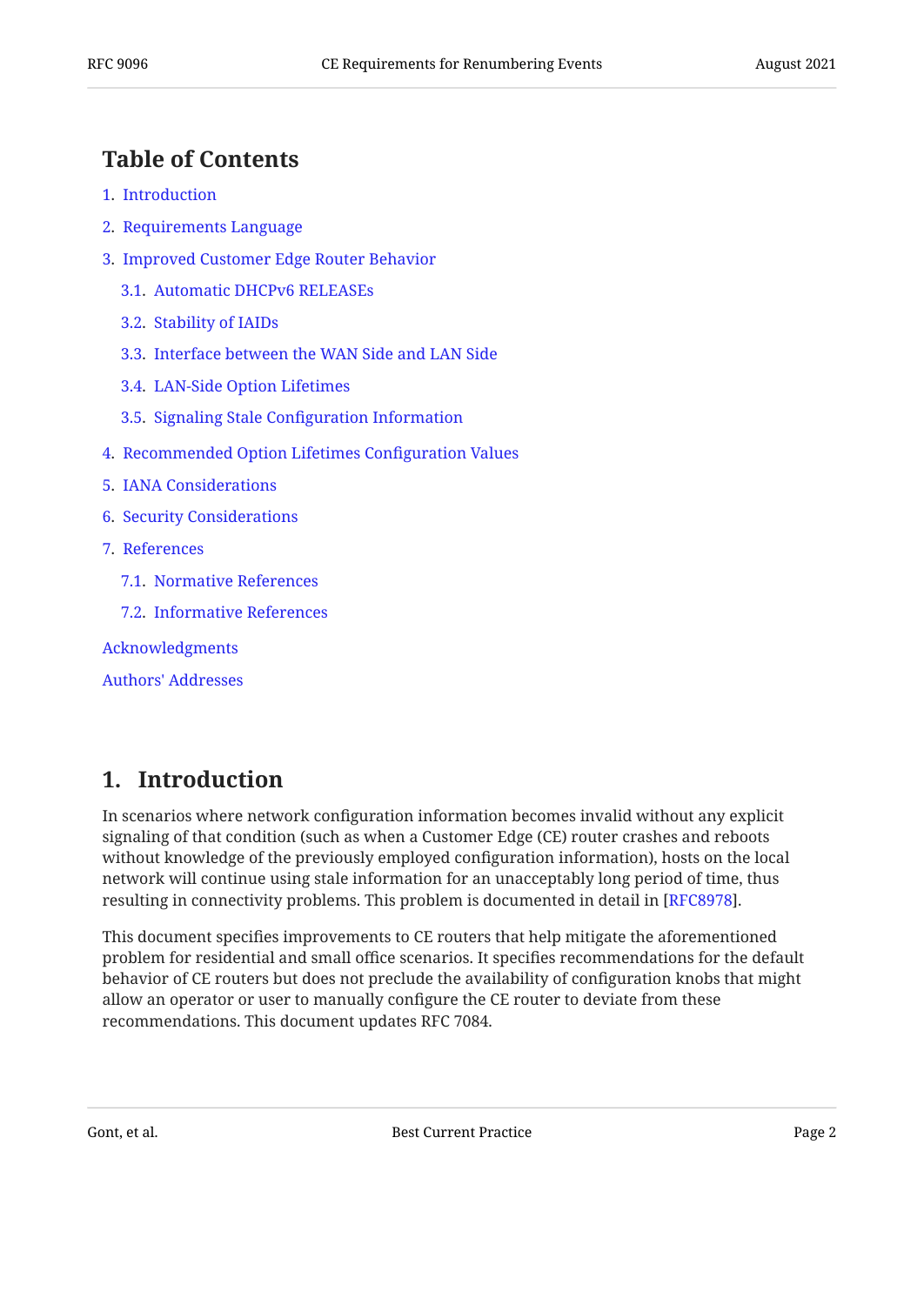## <span id="page-2-0"></span>**[2. Requirements Language](#page-2-0)**

The key words "MUST", "MUST NOT", "REQUIRED", "SHALL", "SHALL NOT", "SHOULD", "SHOULD <code>NOT",</code> "<code>RECOMMENDED", "NOT RECOMMENDED", "MAY", and "OPTIONAL" in this document are to</code> be interpreted as described in BCP 14 [RFC2119] [RFC8174] when, and only when, they appear in all capitals, as shown here.

## <span id="page-2-1"></span>**[3. Improved Customer Edge Router Behavior](#page-2-1)**

This section specifies and clarifies requirements for CE routers that can help mitigate the problem discussed in [Section 1,](#page-1-1) particularly when they employ prefixes learned via DHCPv6 Prefix Delegation (DHCPv6-PD) [RFC8415] on the WAN side with Stateless Address Autoconfiguration (SLAAC) [RFC4862] or DHCPv6 [RFC8415] on the LAN side. The recommendations in this document help improve robustness at the CE router (on which the user or ISP may have no control) and do not preclude implementation of host-side improvements such as those specified in [6MAN-SLAAC-RENUM].

This document specifies additional WAN-side prefix-delegation (WPD) requirements to those specified in  $[RFC7084]$ :

- WPD-9: CE routers **SHOULD NOT** automatically send DHCPv6-PD RELEASE messages upon restart events. See [Section 3.1](#page-3-0) for further details.
- WPD-10: CE routers **MUST** by default use a WAN-side Identity Association IDentifier (IAID) value that is stable between CE router restarts, DHCPv6 client restarts, or interface state changes (e.g., transient PPP interfaces), unless the CE router employs the IAID techniques discussed in Section 4.5 of [RFC7844]. See [Section 3.2](#page-3-1) for further details.

This document also replaces LAN-side requirement L-13 from [\[RFC7084](#page-9-3)] with:

L-13: CE routers **MUST** signal stale configuration information as specified in [Section 3.5.](#page-5-0)

Finally, this document specifies the following additional LAN-side requirements to those from : [[RFC7084\]](#page-9-3)

- L-15: CE routers **MUST NOT** advertise prefixes via SLAAC or assign addresses or delegate prefixes via DHCPv6 on the LAN side using lifetimes that exceed the remaining lifetimes of the corresponding prefixes learned on the WAN side via DHCPv6-PD. For more details, see [Section 3.3.](#page-3-2)
- L-16: CE routers **SHOULD** advertise capped SLAAC option lifetimes, capped DHCPv6 IA Address option lifetimes, and capped IA Prefix option lifetimes, as specified in [Section 3.4.](#page-4-0)

Gont, et al. **Best Current Practice** Page 3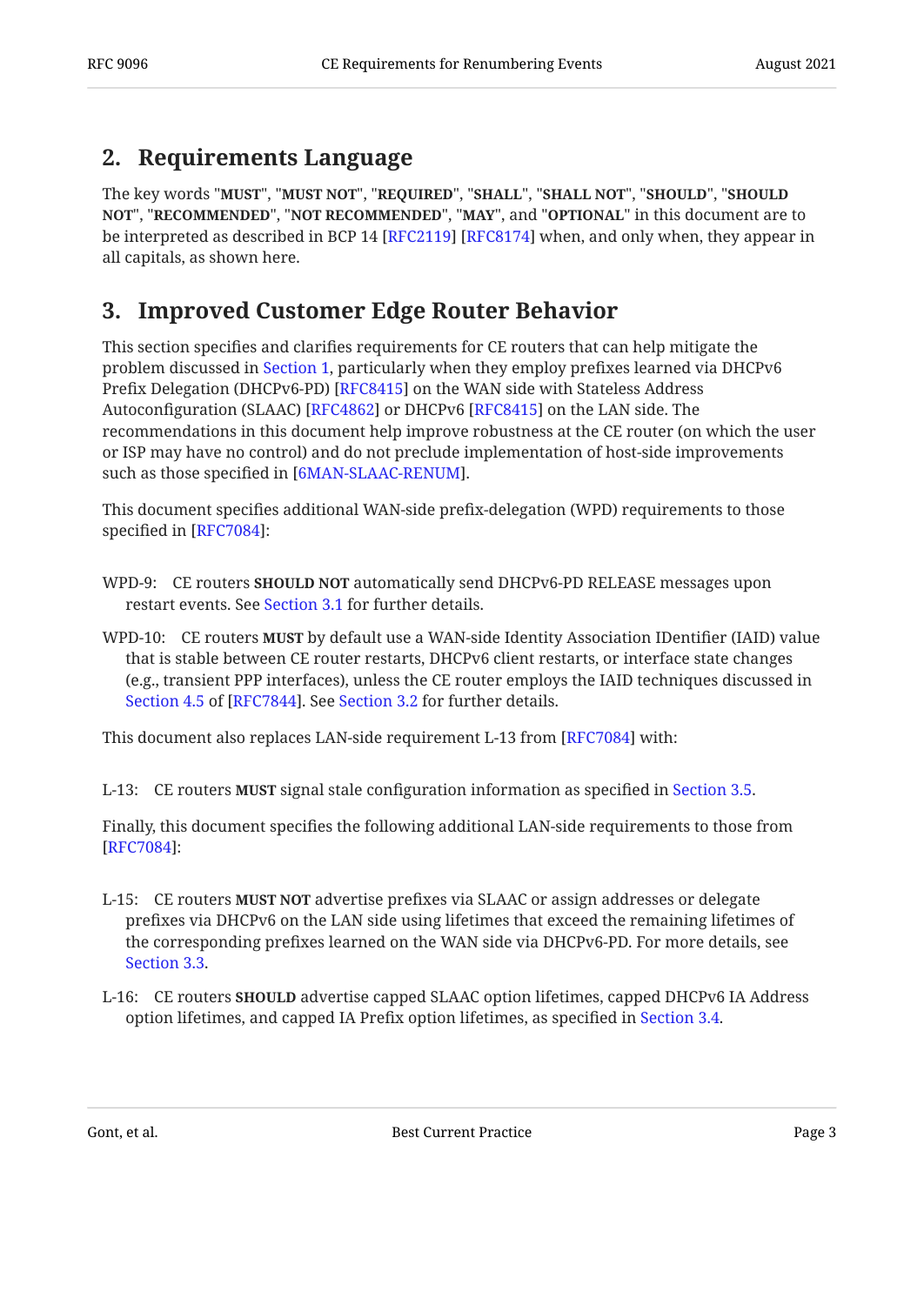### <span id="page-3-0"></span>**[3.1. Automatic DHCPv6 RELEASEs](#page-3-0)**

Some CE routers are known to automatically send DHCPv6-PD RELEASE messages upon restart events. However, this may inadvertently trigger a flash-renumbering scenario, along with the associated problems discussed in [RFC8978], that this document attempts to mitigate.

As a result, requirement WPD-9 from [Section 3](#page-2-1) specifies that CE routers **SHOULD NOT** automatically send DHCPv6-PD RELEASE messages upon restart events.

### <span id="page-3-1"></span>**[3.2. Stability of IAIDs](#page-3-1)**

[[RFC8415\]](#page-8-5) requires that the IAID for an IA **MUST** be consistent across restarts of the DHCP client. However, some popular CE routers are known to select new random IAIDs, e.g., every time the underlying PPP session is established or when the device is rebooted. This could be the result of extrapolating the behavior described in [RFC7844] or simply a consequence of not storing IAIDs on stable storage along with failure to employ an algorithm that consistently generates the same IAID upon reboots. Thus, requirement WPD-10 from [Section 3](#page-2-1) prevents CE routers from inadvertently triggering flash-renumbering events on the local network.

### <span id="page-3-2"></span>**[3.3. Interface between the WAN Side and LAN Side](#page-3-2)**

The "Preferred Lifetime" and "Valid Lifetime" of Prefix Information Options (PIOs) [[RFC4861\]](#page-8-9) corresponding to prefixes learned via DHCPv6-PD on the WAN side **MUST NOT** span past the remaining preferred and valid lifetimes of the corresponding DHCPv6-PD prefixes. This means that the "Preferred Lifetime" and the "Valid Lifetime" advertised in PIOs by the CE router **MUST** be dynamically adjusted such that they never span past the remaining preferred and valid lifetimes of the corresponding prefixes delegated via DHCPv6-PD on the WAN side.

Similarly, the "preferred-lifetime" and "valid-lifetime" of DHCPv6 IA Address options and DHCPv6 IA Prefix options employed with DHCPv6 on the LAN side **MUST NOT** span past the remaining preferred and valid lifetimes of the corresponding prefixes learned via DHCPv6-PD on the WAN side. This means that the "preferred-lifetime" and "valid-lifetime" of DHCPv6 IA Address options and DHCPv6 IA Prefix options employed with DHCPv6 on the LAN side **MUST** be dynamically adjusted such that they never span past the remaining preferred and valid lifetimes of the corresponding prefixes delegated to the CE router on the WAN side via DHCPv6-PD.

#### RATIONALE:

The lifetime values employed for the "Preferred Lifetime" (AdvPreferredLifetime) and "Valid • Lifetime" (AdvValidLifetime) of SLAAC Prefix Information Options must never be larger than the remaining lifetimes of the corresponding prefixes (as learned via DHCPv6-PD on the WANside). This is in line with the requirement from Section 6.3 of [RFC8415], which states:  $\,$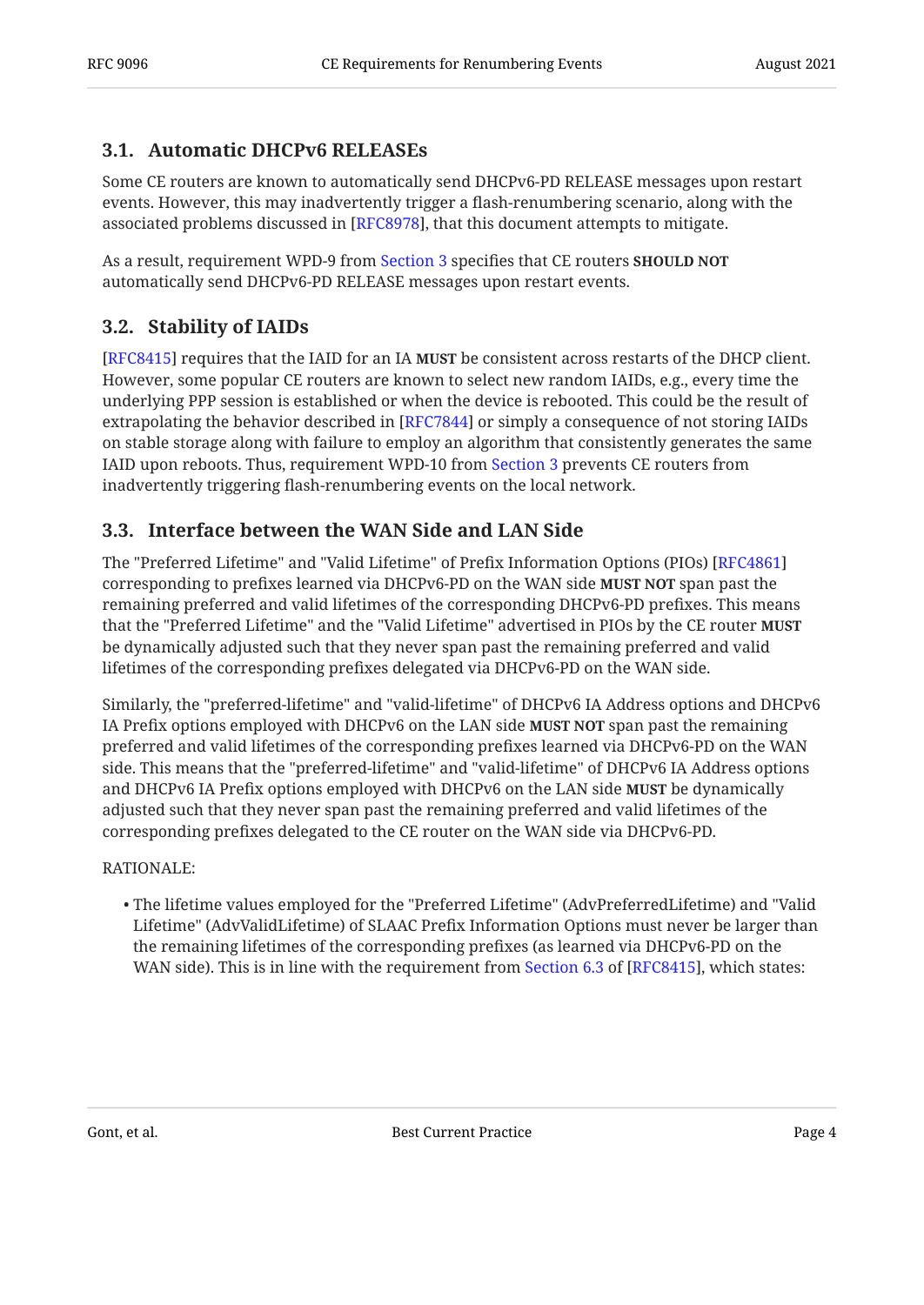In particular, if the delegated prefix or a prefix derived from it is advertised for stateless address autoconfiguration [RFC4862], the advertised preferred and valid lifetimes **MUST NOT** exceed the corresponding remaining lifetimes of the delegated prefix.

- The lifetime values of prefixes advertised on the LAN side via SLAAC must be dynamically updated (rather than static values); otherwise, the advertised lifetimes would eventually span past the DHCPv6-PD lifetimes.
- The same considerations apply for the "valid-lifetime" and "preferred-lifetime" of IA Address options and IA Prefix options employed with DHCPv6 on the LAN side.

### <span id="page-4-0"></span>**[3.4. LAN-Side Option Lifetimes](#page-4-0)**

**CE** routers **SHOULD** override the default lifetime values of Neighbor Discovery options that depend in any way on changes in the prefix employed for address configuration on the LAN side, and employ shorter lifetime values to improve the robustness to renumbering events, while complying with the requirements from [Section 3.3](#page-3-2) of this document and the recommendations in . [[RFC7772\]](#page-8-10)

CE routers **SHOULD** set the "Router Lifetime" of Router Advertisement (RA) messages to ND\_PREFERRED\_LIMIT.

CE routers **SHOULD** also set the PIO "Preferred Lifetime" to the lesser of the remaining preferred lifetime of the corresponding prefix (see [Section 3.3\)](#page-3-2) and ND\_PREFERRED\_LIMIT, and set the PIO "Valid Lifetime" to the lesser of the remaining valid lifetime of the corresponding prefix and ND\_VALID\_LIMIT. Additionally, the "Route Lifetime" of Route Information Options (RIOs) [[RFC4191\]](#page-8-11), the "Lifetime" of Recursive DNS Server (RDNSS) options [RFC8106], and the "Lifetime" of DNS Search List (DNSSL) options [RFC8106] **SHOULD** be set to the lesser of the longest remaining valid lifetime of a prefix (leased via DHCPv6 on the WAN side) and ND\_VALID\_LIMIT, if any of these options are included in Router Advertisement messages.

NOTE: In scenarios where the valid lifetime and the preferred lifetime of prefixes learned via DHCPv6 on the WAN side are always larger than ND\_VALID\_LIMIT and ND\_PREFERRED\_LIMIT, respectively, the lifetime values advertised on the LAN side will not experience actual changes.

The above text refers to the Neighbor Discovery options that are typically employed by CE routers. A CE router may need to apply the same policy for setting the lifetime of other Neighbor Discovery options it employs, if and where applicable.

CE routers providing stateful address configuration via DHCPv6 SHOULD set the "preferredlifetime" of a DHCPv6 IA Address option to the lesser of the remaining preferred lifetime of the corresponding prefix (see [Section 3.3](#page-3-2)) and ND\_PREFERRED\_LIMIT, and set the "valid-lifetime" of the same option to the lesser of the remaining valid lifetime of the corresponding prefix and ND\_VALID\_LIMIT.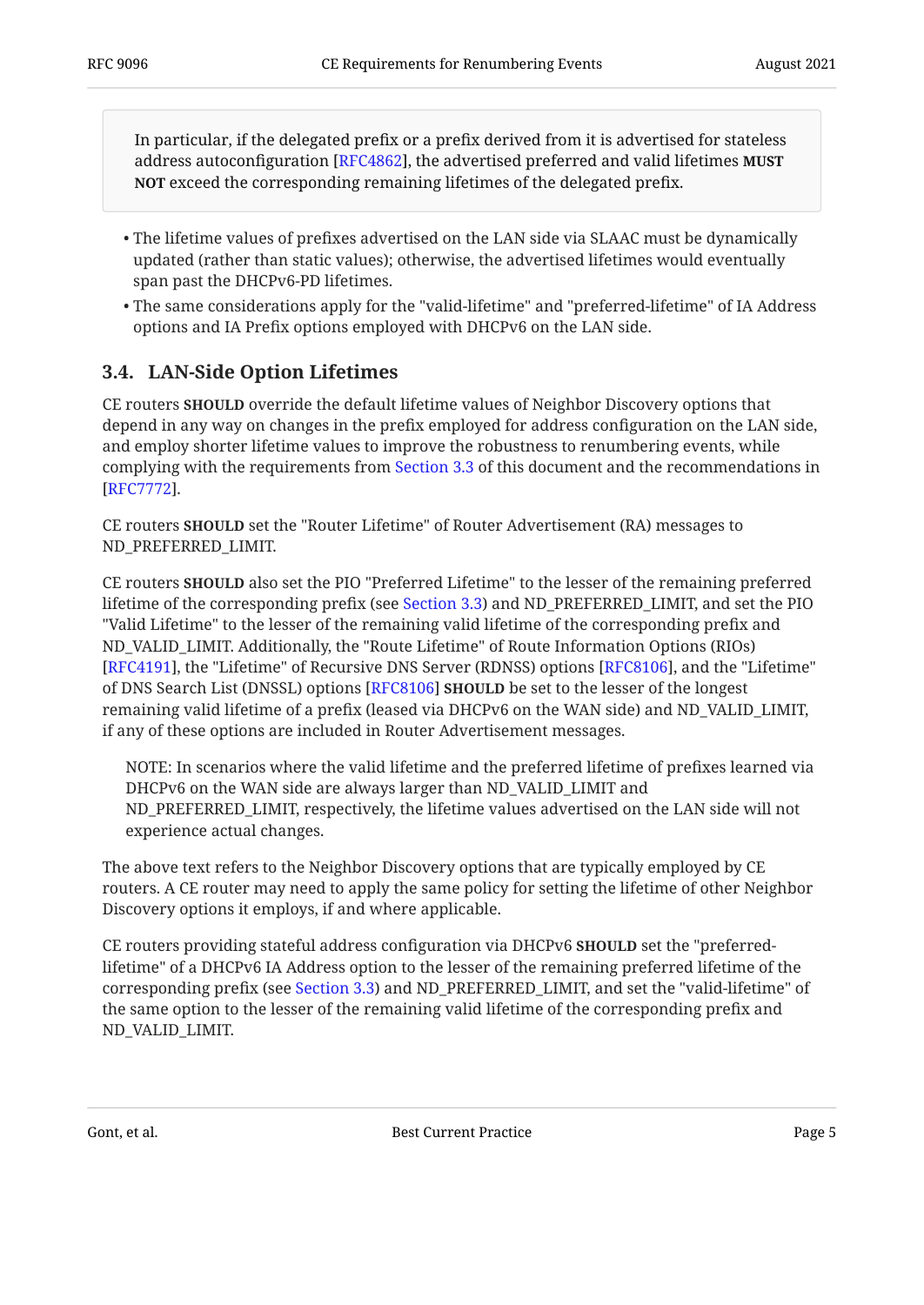CE routers providing DHCPv6-PD on the LAN side **SHOULD** set the "preferred-lifetime" of a DHCPv6 IA Prefix option to the lesser of the remaining preferred lifetime of the corresponding prefix (see [Section 3.3](#page-3-2)) and ND\_PREFERRED\_LIMIT, and set the "valid-lifetime" of the same option to the lesser of the remaining valid lifetime of the corresponding prefix and ND\_VALID\_LIMIT.

#### RATIONALE:

- The "Valid Lifetime" and "Preferred Lifetime" of PIOs have a direct impact on three different aspects:
	- The amount of time hosts may end up employing stale network configuration information (see [RFC8978]).
	- The amount of time CE routers need to persist trying to deprecate stale network configuration information (e.g., to handle cases where hosts miss Router Advertisement messages and thus still consider the stale information as valid).
	- The amount of information that CE routers need to maintain when, e.g., multiple crash-◦ and-reboot events occur in the time span represented by the option lifetimes employed on the LAN side.
- CE routers need not employ the (possibly long) WAN-side DHCPv6-PD lifetimes for the "Valid Lifetime" and "Preferred Lifetime" of PIOs sent in Router Advertisement messages to advertise sub-prefixes of the leased prefix. Instead, CE routers **SHOULD** use shorter values for the "Valid Lifetime" and "Preferred Lifetime" of PIOs, since subsequent Router Advertisement messages will nevertheless refresh the associated lifetimes, leading to the same effective lifetimes as specified by the WAN-side DHCPv6-PD lifetimes.
- $\bullet$  Similarly, CE routers need not employ the (possibly long) WAN-side DHCPv6-PD lifetimes for the "valid-lifetime" and "preferred-lifetime" of IA Address options and IA Prefix options employed by DHCPv6 on the LAN side, since the renewal of bindings by DHCPv6 clients will lead to the same effective lifetimes as specified by the WAN-side DHCPv6-PD lifetimes.

### <span id="page-5-0"></span>**[3.5. S](#page-5-0)ignaling Stale Confi[guration Information](#page-5-0)**

When a CE router provides LAN-side address-configuration information via SLAAC:

- $\bullet$  A CE router sending RAs that advertise prefixes belonging to a dynamically learned prefix (e.g., via DHCPv6-PD) **SHOULD** record, on stable storage, the list of prefixes being advertised via PIOs on each network segment and the state of the "A" and "L" flags of the corresponding PIOs.
- $\bullet$  Upon changes to the advertised prefixes, and after bootstrapping, the CE router advertising prefix information via SLAAC proceeds as follows:
- Any prefixes that were previously advertised by the CE router via PIOs in RA messages, but that have now become stale, **MUST** be advertised with PIOs that have the "Valid Lifetime" and the "Preferred Lifetime" set to 0 and the "A" and "L" bits unchanged.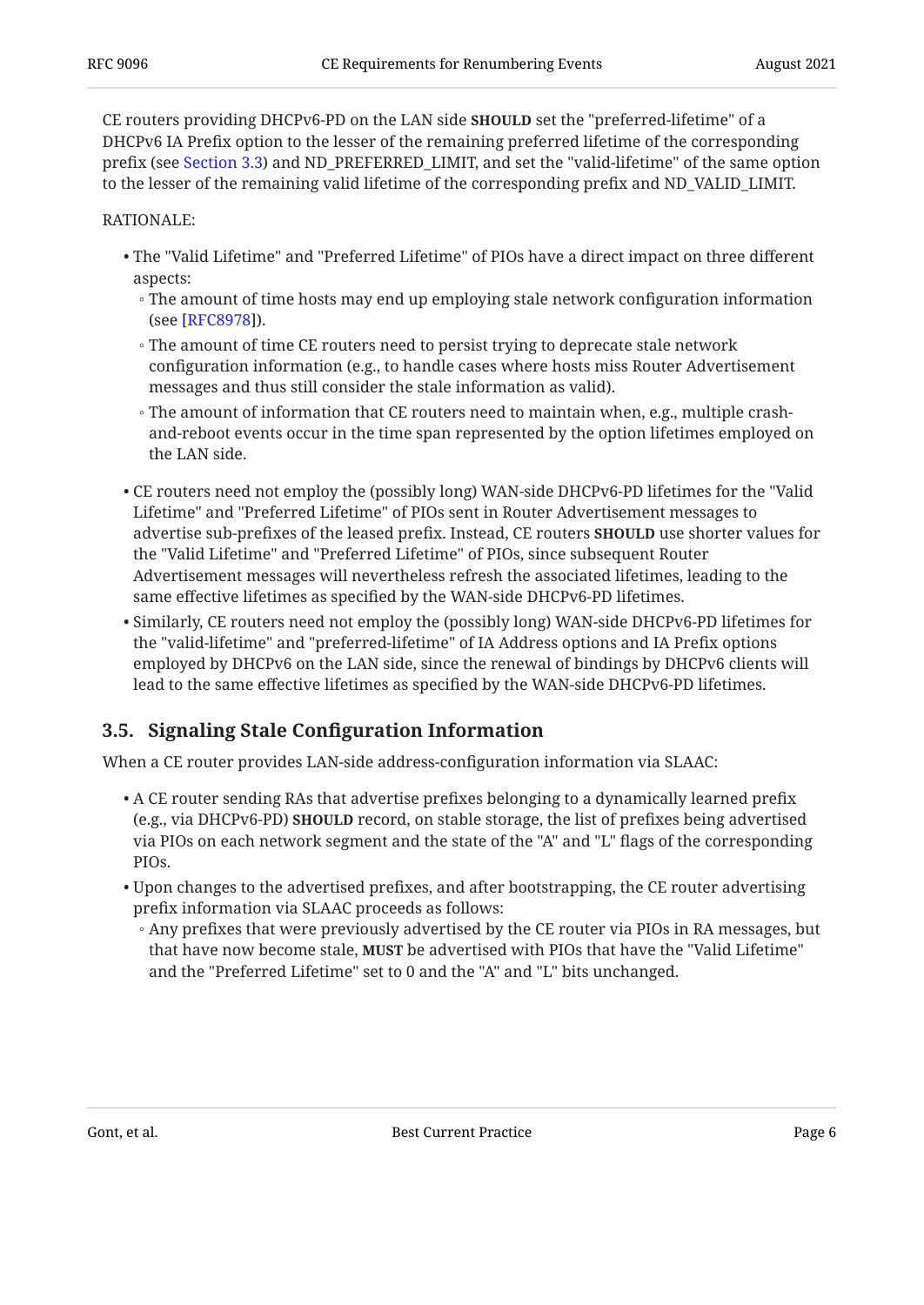◦ The aforementioned advertisements **MUST** be performed for at least the "Valid Lifetime" previously employed for such prefixes. The CE router advertise this information **MUST** with unsolicited Router Advertisement messages, as described in [Section 6.2.4](https://www.rfc-editor.org/rfc/rfc4861#section-6.2.4) of **[[RFC4861\]](#page-8-9), and MAY** advertise this information via unicast Router Advertisement messages when possible and applicable.

NOTE: If requirement L-16 [\(Section 3](#page-2-1)) is followed, the "Valid Lifetime" need not be saved, and the stale prefix can simply be advertised for a period of ND\_VALID\_LIMIT.

• CE routers receiving DHCPv6 IA Prefix options with a 0 "valid-lifetime" **MUST** advertise the corresponding sub-prefixes (as they would be generated for the same leased prefix with a non-zero lifetime) with PIOs with both the "Preferred Lifetime" and the "Valid Lifetime" set to 0, for at least the WAN-side DHCPv6-PD "valid-lifetime", or for a period of ND\_VALID\_LIMIT if the recommended lifetimes from [Section 3.4](#page-4-0) are employed.

When a CE router provides LAN-side DHCPv6 (address assignment or prefix delegation), then:

- $\bullet$  The CE router **SHOULD** record, on stable storage, the DHCPv6 address and delegated-prefix bindings corresponding to the LAN side.
- $\bullet$  If the CE router finds that the prefix to be employed for address assignment and/or prefix delegation has changed (e.g., upon a crash-and-reboot event) or the CE router receives DHCPv6 IA Prefix options with 0 lifetimes, the CE router **MUST**:
	- In Replies to DHCPv6 Request, Renew, and Rebind messages, send IA Address options or IA Prefix options (as appropriate) for any address assignments or prefix delegations for the stale prefixes. The aforementioned options **MUST** be sent with both the "valid-lifetime" and the "preferred-lifetime" set to 0, for at least the "valid-lifetime" originally employed for them, or for a period of ND\_VALID\_LIMIT if the recommended lifetimes from [Section 3.4](#page-4-0) are employed.
	- Initiate sending Reconfigure messages, if possible (i.e., client requests Reconfigure support and the CE router offers it), to those clients with address assignments or prefix delegations for the stale prefixes.

#### RATIONALE:

- IPv6 network renumbering is expected to take place in a planned manner with old/stale prefixes being phased out via reduced prefix lifetimes while new prefixes (with normal lifetimes) are introduced. However, a number of scenarios may lead to the so-called "flashrenumbering" events, where a prefix being employed on a network suddenly becomes invalid and replaced by a new prefix [RFC8978]. One such scenario is when an Internet Service Provider (ISP) employs dynamic prefixes and the CE router crashes and reboots. The requirements in this section are meant to allow CE routers to deprecate stale information in such scenarios.
- $\bullet$  The recommendations in this section expand from requirement L-13 in [Section 4.3](https://www.rfc-editor.org/rfc/rfc7084#section-4.3) of [RFC7084]and Section 6.3 of [RFC8415].
- Hosts configuring addresses via SLAAC on the local network may employ addresses configured for the previously advertised prefixes for at most the "Valid Lifetime" of the corresponding PIOs of the last received Router Advertisement messages. Since Router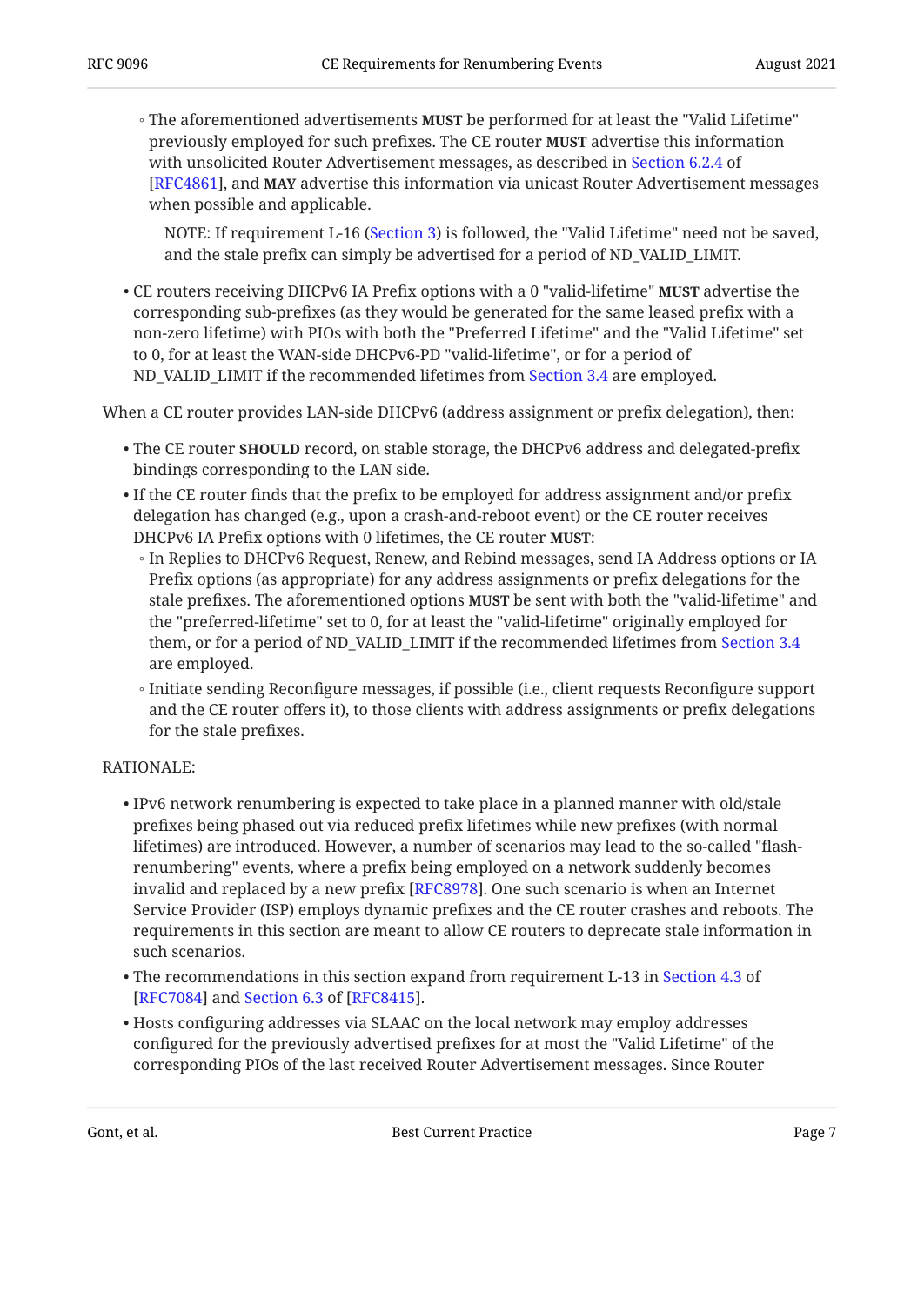Advertisement messages may be lost or fail to be received for various reasons, CE routers need to try to deprecate stale prefixes for a period of time equal to the "Valid Lifetime" of the PIO employed when originally advertising the prefix.

- The requirements in this section to store information on stable storage are conveyed as "**SHOULD**" (as opposed to "**MUST**"), since they may represent a challenge for some implementations.
- Advertising DHCPv6-leased prefixes with zero lifetimes on the LAN side would handle the case where a CE router has no stable storage but receives the prefixes via DHCPv6 with 0 lifetimes.
- The above text does not include DHCPv6 Advertise messages sent in response to DHCPv6 Solicitmessages, since Section 18.3.9 of [RFC8415] requires that a DHCPv6 server that is not going to assign an address or delegated prefix received as a hint in the Solicit message **MUST** <code>NOT</code> include that address or delegated prefix in the Advertise message. Additionally, any subsequent Request messages will trigger the response specified in this section and therefore cause the address or prefix to be deprecated.

# <span id="page-7-0"></span>**[4. Recommended Option Lifetimes Con](#page-7-0)figuration Values**

- ND\_PREFERRED\_LIMIT: 2700 seconds (45 minutes) •
- ND\_VALID\_LIMIT: 5400 seconds (90 minutes) •

#### RATIONALE:

- These values represent a trade-off among a number of factors, including responsiveness and possible impact on the battery life of connected devices [\[RFC7772](#page-8-10)].
- $\bullet$  ND\_PREFERRED\_LIMIT is set according to the recommendations in [RFC7772] for the "Router Lifetime", following the rationale from Section 3.2 of [RFC8978].
- $\bullet$  ND\_VALID\_LIMIT is set to 2  $^*$  ND\_PREFERRED\_LIMIT to provide some additional leeway before configuration information is finally discarded by the hosts.

# <span id="page-7-1"></span>**[5. IANA Considerations](#page-7-1)**

<span id="page-7-2"></span>This document has no IANA actions.

## **[6. Security Considerations](#page-7-2)**

This document discusses a problem that may arise, e.g., in scenarios where dynamic IPv6 prefixes are employed, and it proposes improvements to CE routers [RFC7084] to mitigate the problem for residential or small office scenarios. It does not introduce new security issues; thus, the same security considerations as for [[RFC4861\]](#page-8-9), [[RFC4862\]](#page-8-6), [\[RFC7084](#page-9-3)], and [\[RFC8415](#page-8-5)] apply.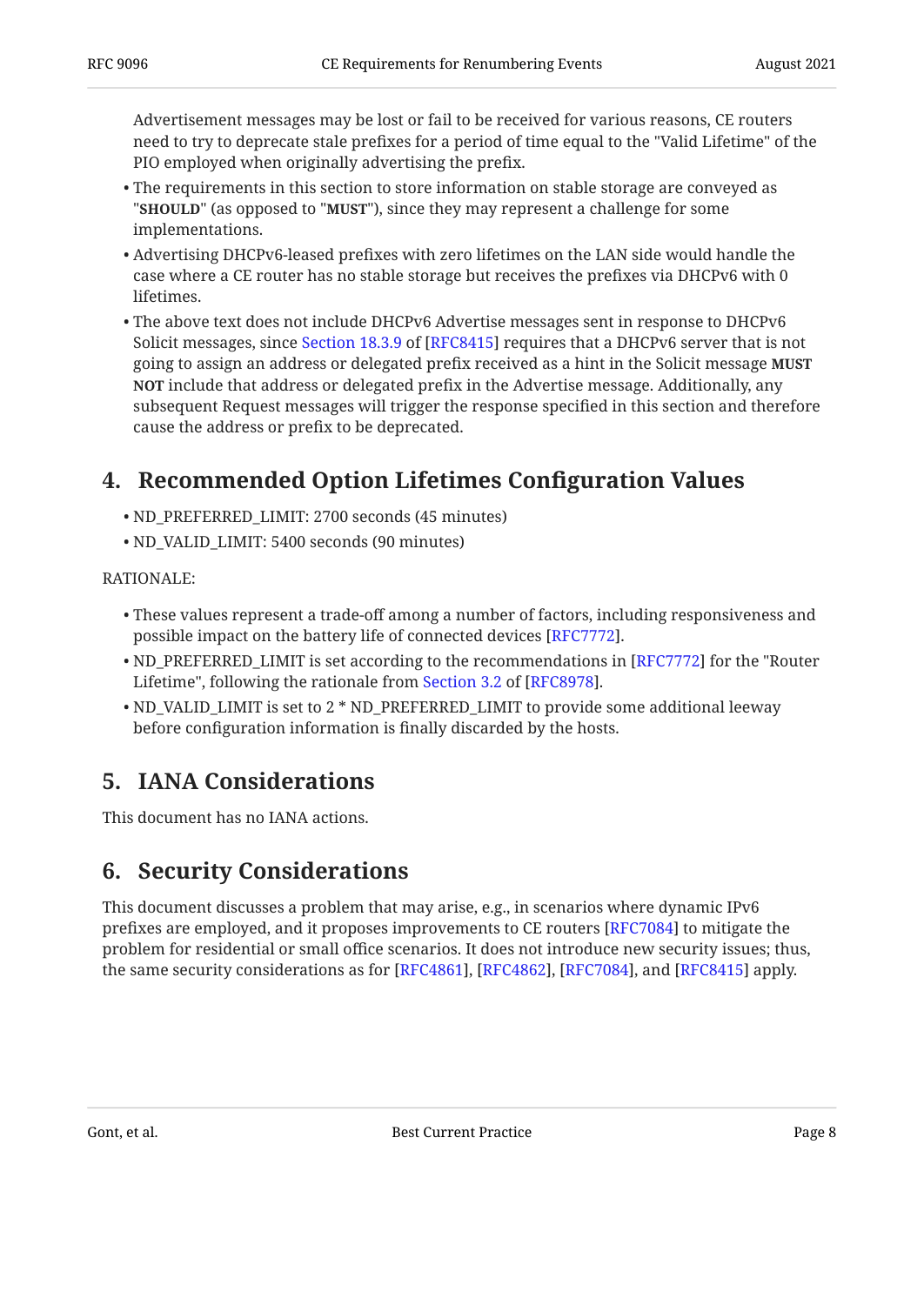## <span id="page-8-1"></span><span id="page-8-0"></span>**[7. References](#page-8-0)**

#### **[7.1. Normative References](#page-8-1)**

- <span id="page-8-3"></span>**[RFC2119]** Bradner, S., "Key words for use in RFCs to Indicate Requirement Levels", BCP 14, RFC 2119, DOI 10.17487/RFC2119, March 1997, <[https://www.rfc-editor.org/info/](https://www.rfc-editor.org/info/rfc2119) . [rfc2119>](https://www.rfc-editor.org/info/rfc2119)
- <span id="page-8-11"></span>**[RFC4191]** Draves, R. and D. Thaler, "Default Router Preferences and More-Specific Routes", RFC 4191, DOI 10.17487/RFC4191, November 2005, <[https://www.rfc-editor.org/](https://www.rfc-editor.org/info/rfc4191) . [info/rfc4191>](https://www.rfc-editor.org/info/rfc4191)
- <span id="page-8-9"></span>**[RFC4861]** Narten, T., Nordmark, E., Simpson, W., and H. Soliman, "Neighbor Discovery for IP version 6 (IPv6)", RFC 4861, DOI 10.17487/RFC4861, September 2007, [<https://](https://www.rfc-editor.org/info/rfc4861) . [www.rfc-editor.org/info/rfc4861>](https://www.rfc-editor.org/info/rfc4861)
- <span id="page-8-6"></span>**[RFC4862]** Thomson, S., Narten, T., and T. Jinmei, "IPv6 Stateless Address Autoconfiguration", RFC 4862, DOI 10.17487/RFC4862, September 2007, [<https://](https://www.rfc-editor.org/info/rfc4862) . [www.rfc-editor.org/info/rfc4862>](https://www.rfc-editor.org/info/rfc4862)
- <span id="page-8-10"></span>**[RFC7772]** Yourtchenko, A. and L. Colitti, "Reducing Energy Consumption of Router Advertisements", BCP 202, RFC 7772, DOI 10.17487/RFC7772, February 2016, . [<https://www.rfc-editor.org/info/rfc7772](https://www.rfc-editor.org/info/rfc7772)>
- <span id="page-8-8"></span>**[RFC7844]** Huitema, C., Mrugalski, T., and S. Krishnan, "Anonymity Profiles for DHCP Clients", RFC 7844, DOI 10.17487/RFC7844, May 2016, <[https://www.rfc-](https://www.rfc-editor.org/info/rfc7844). [editor.org/info/rfc7844>](https://www.rfc-editor.org/info/rfc7844)
- <span id="page-8-12"></span>**[RFC8106]** Jeong, J., Park, S., Beloeil, L., and S. Madanapalli, "IPv6 Router Advertisement Options for DNS Configuration", RFC 8106, DOI 10.17487/RFC8106, March 2017, . [<https://www.rfc-editor.org/info/rfc8106](https://www.rfc-editor.org/info/rfc8106)>
- <span id="page-8-4"></span>**[RFC8174]** Leiba, B., "Ambiguity of Uppercase vs Lowercase in RFC 2119 Key Words", BCP 14, RFC 8174, DOI 10.17487/RFC8174, May 2017, [<https://www.rfc-editor.org/info/](https://www.rfc-editor.org/info/rfc8174) . [rfc8174>](https://www.rfc-editor.org/info/rfc8174)
- <span id="page-8-5"></span>**[RFC8415]** Mrugalski, T., Siodelski, M., Volz, B., Yourtchenko, A., Richardson, M., Jiang, S., Lemon, T., and T. Winters, "Dynamic Host Configuration Protocol for IPv6 (DHCPv6)", RFC 8415, DOI 10.17487/RFC8415, November 2018, <[https://www.rfc-](https://www.rfc-editor.org/info/rfc8415). [editor.org/info/rfc8415>](https://www.rfc-editor.org/info/rfc8415)

#### <span id="page-8-2"></span>**[7.2. Informative References](#page-8-2)**

<span id="page-8-7"></span>**[6MAN-SLAAC-RENUM]** Gont, F., Zorz, J., and R. Patterson, "Improving the Robustness of , Stateless Address Autoconfiguration (SLAAC) to Flash Renumbering Events" Work in Progress, Internet-Draft, draft-ietf-6man-slaac-renum-02, 19 January 2021, <https://datatracker.ietf.org/doc/html/draft-ietf-6man-slaac-renum-02>.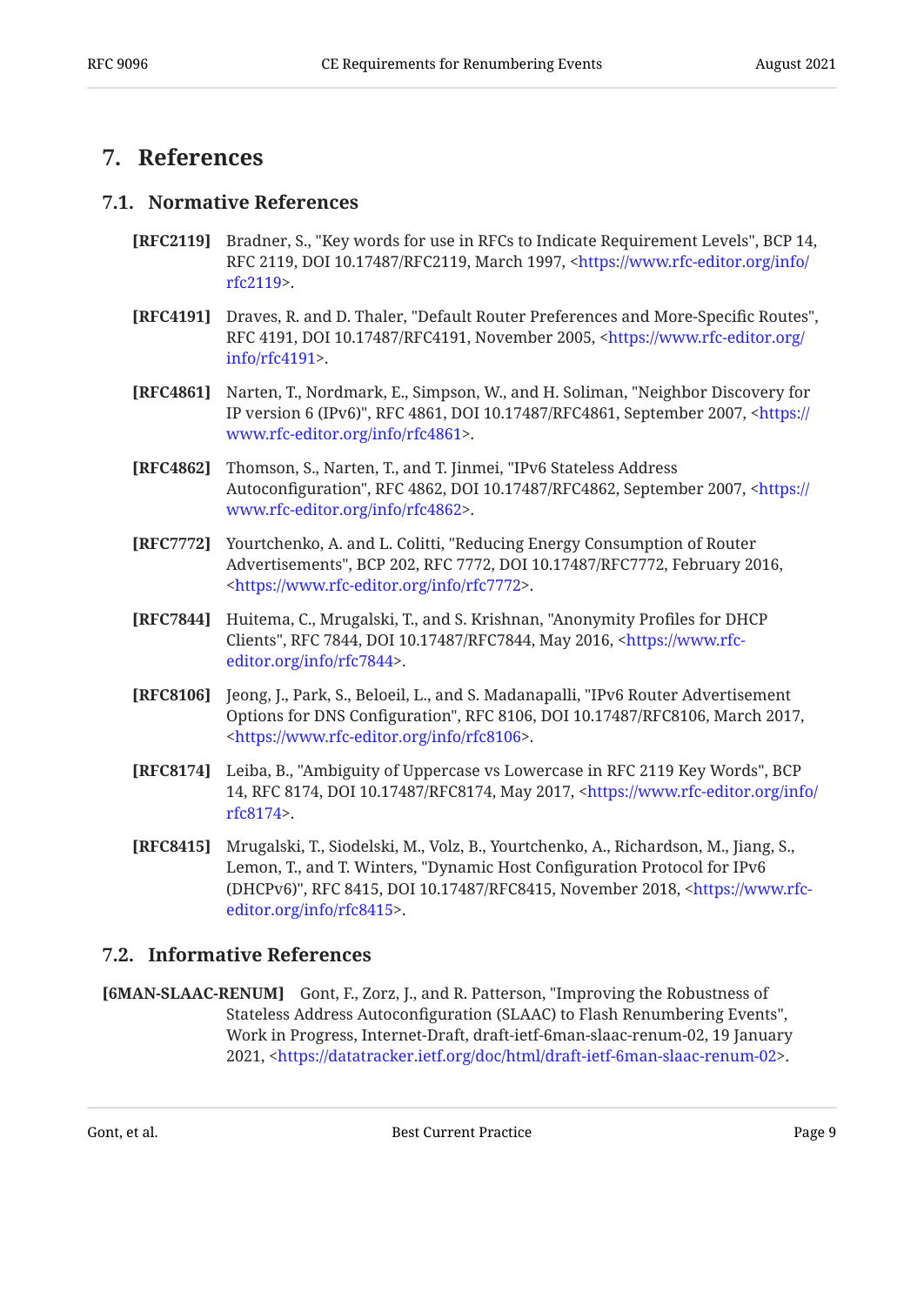- <span id="page-9-3"></span>**[RFC7084]** Singh, H., Beebee, W., Donley, C., and B. Stark, "Basic Requirements for IPv6 Customer Edge Routers", RFC 7084, DOI 10.17487/RFC7084, November 2013, . [<https://www.rfc-editor.org/info/rfc7084](https://www.rfc-editor.org/info/rfc7084)>
- <span id="page-9-2"></span>**[RFC8978]** Gont, F., Žorž, J., and R. Patterson, "Reaction of IPv6 Stateless Address Autoconfiguration (SLAAC) to Flash-Renumbering Events", RFC 8978, DOI 10.17487/RFC8978, March 2021, <https://www.rfc-editor.org/info/rfc8978>.

## <span id="page-9-0"></span>**[Acknowledgments](#page-9-0)**

The authors would like to thank Owen DeLong, Philip Homburg, Erik Kline, and Ted Lemon for their valuable help in improving this document via successive detailed reviews.

The authors would like to thank Mikael Abrahamsson, Luis Balbinot, Brian Carpenter, Tim Chown, Lorenzo Colitti, Alejandro D'Egidio, Gert Doering, Fernando Frediani, Guillermo Gont, Steinar Haug, Nick Hilliard, Lee Howard, Christian Huitema, Sheng Jiang, Benjamin Kaduk, Suresh Krishnan, Warren Kumari, Albert Manfredi, Olorunloba Olopade, Jordi Palet Martinez, Pete Resnick, Michael Richardson, Mark Smith, Job Snijders, Sander Steffann, Tarko Tikan, Ole Trøan, Loganaden Velvindron, Eric Vyncke, Robert Wilton, Timothy Winters, Christopher Wood, and Chongfeng Xie for providing valuable comments on earlier draft versions of this document.

<span id="page-9-1"></span>Fernando would also like to thank Brian Carpenter who, over the years, has answered many questions and provided valuable comments that have benefited his protocol-related work.

## **[Authors' Addresses](#page-9-1)**

**Fernando Gont** SI6 Networks Segurola y Habana 4310, 7mo Piso Villa Devoto Ciudad Autonoma de Buenos Aires Argentina Email: [fgont@si6networks.com](mailto:fgont@si6networks.com) URI: <https://www.si6networks.com>

**Jan Žorž** 6connect Email: [jan@6connect.com](mailto:jan@6connect.com)

**Richard Patterson** Sky UK Email: [richard.patterson@sky.uk](mailto:richard.patterson@sky.uk)